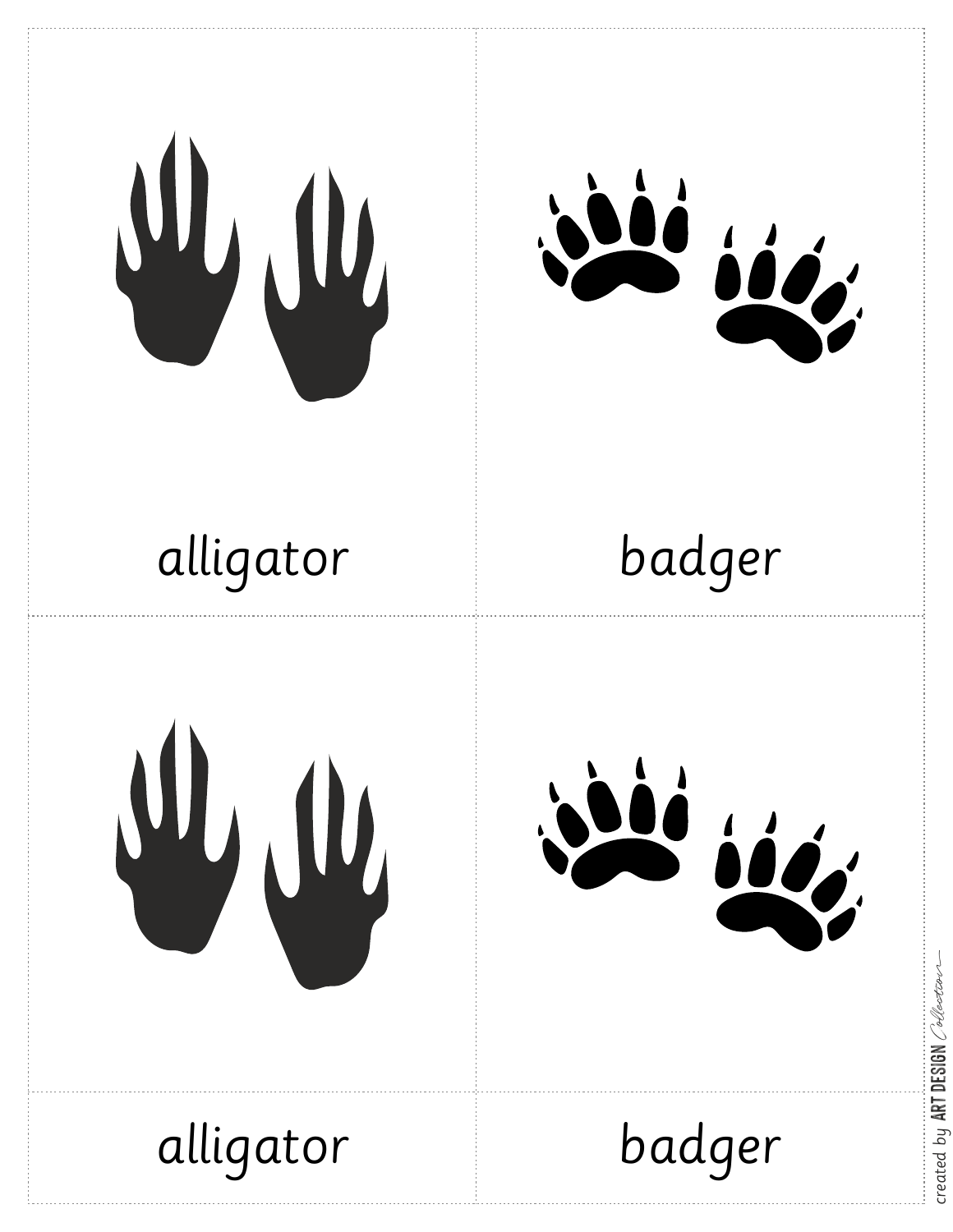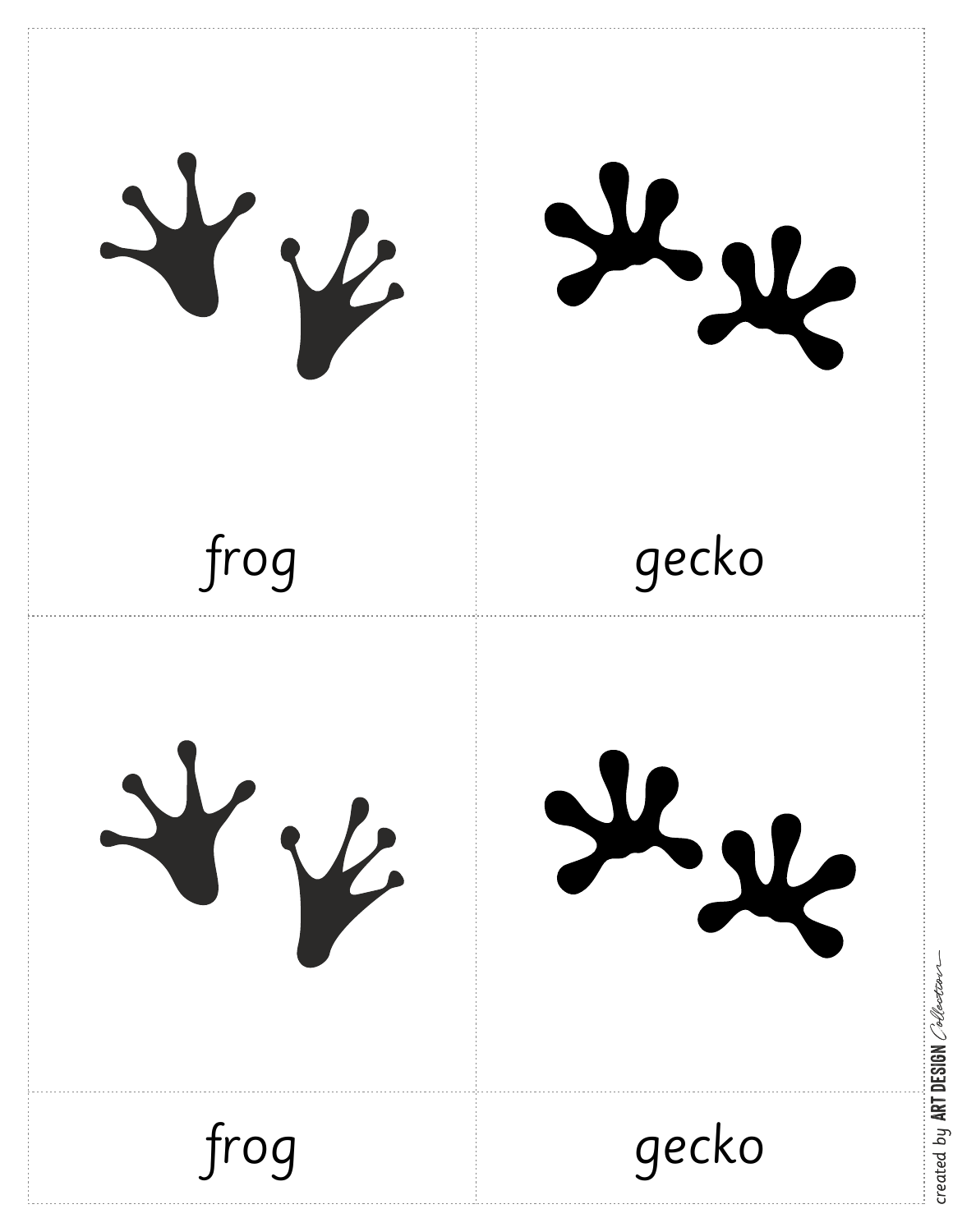

 $0$ ESIGN  $\mathcal{C}$ ollection Art

created by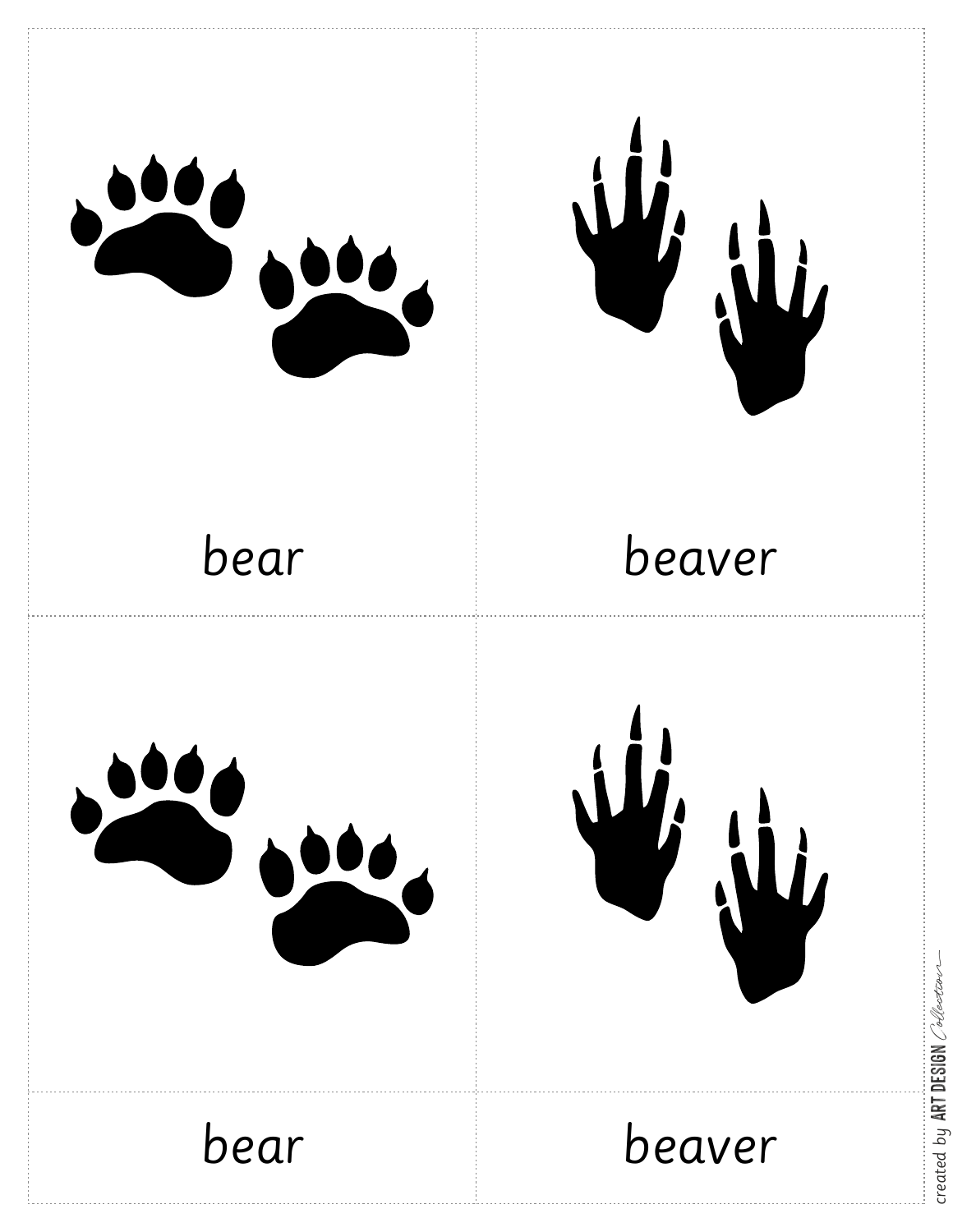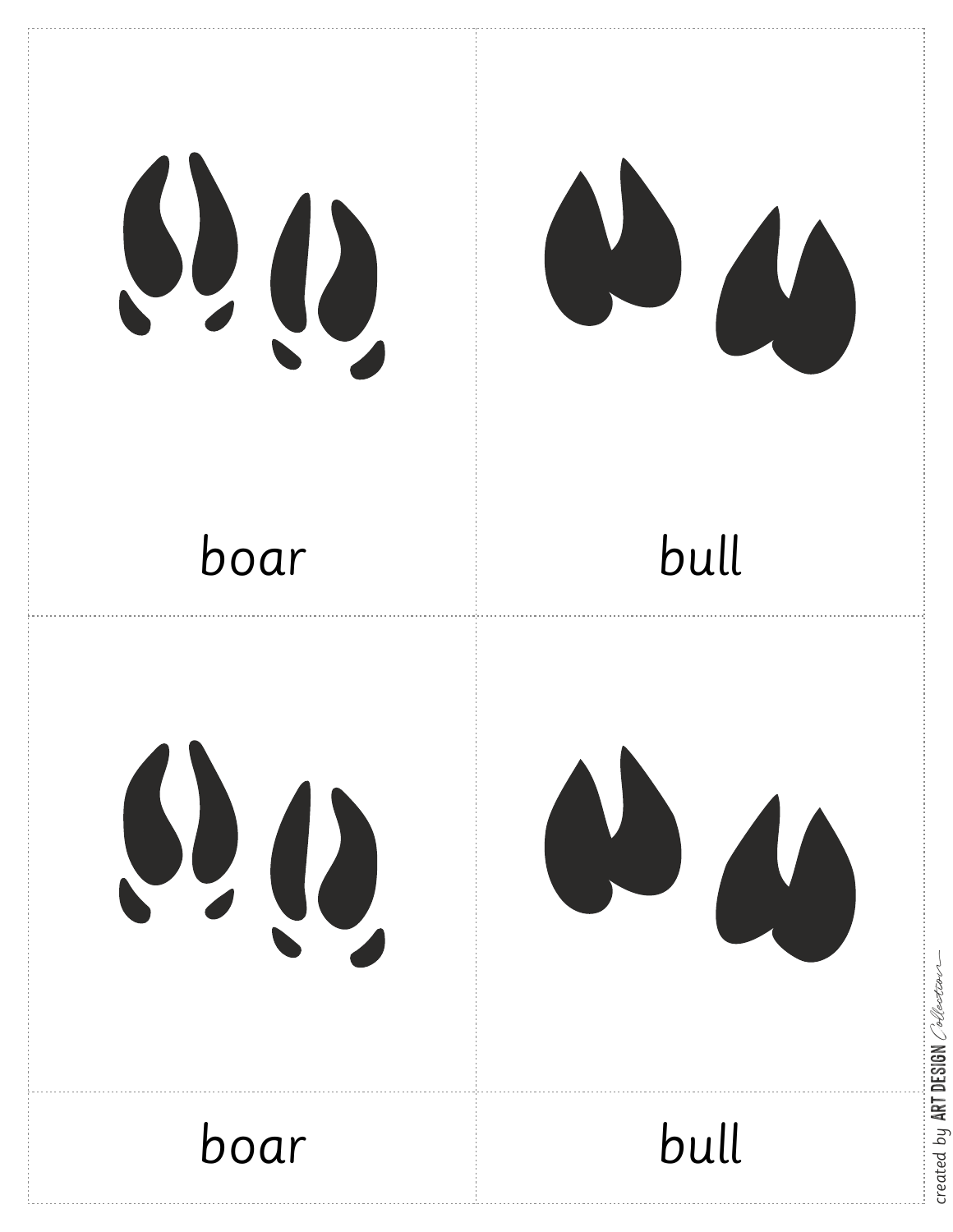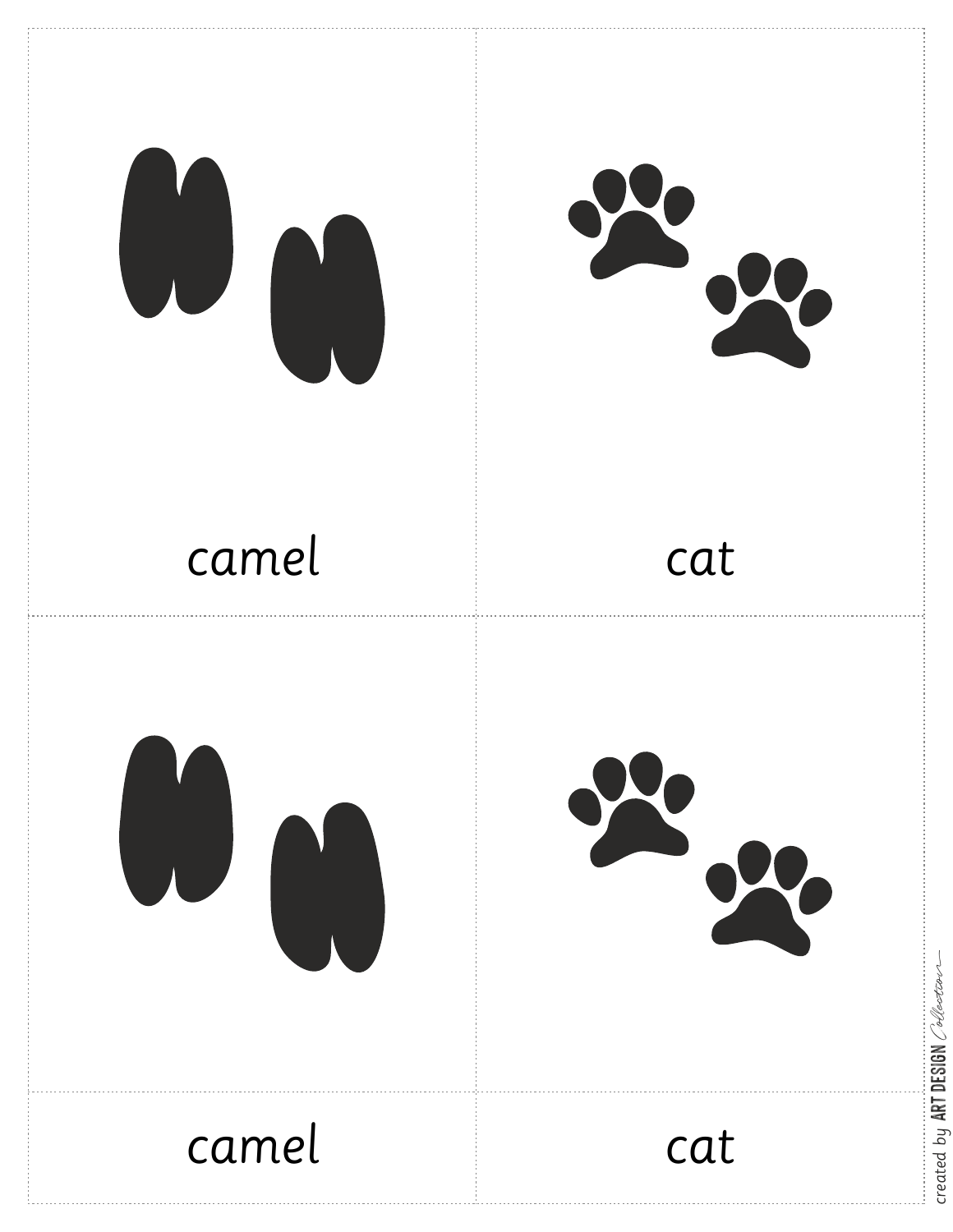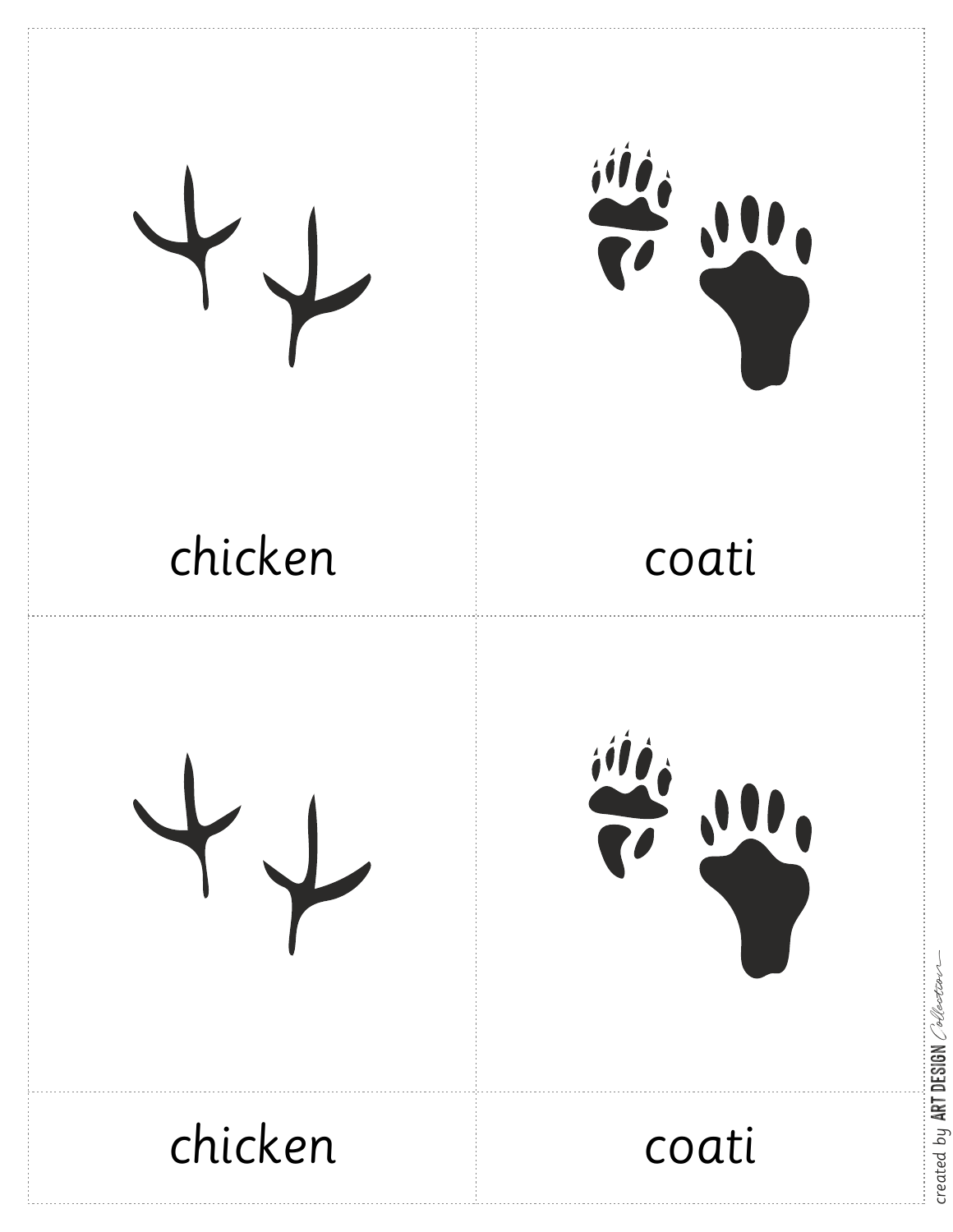

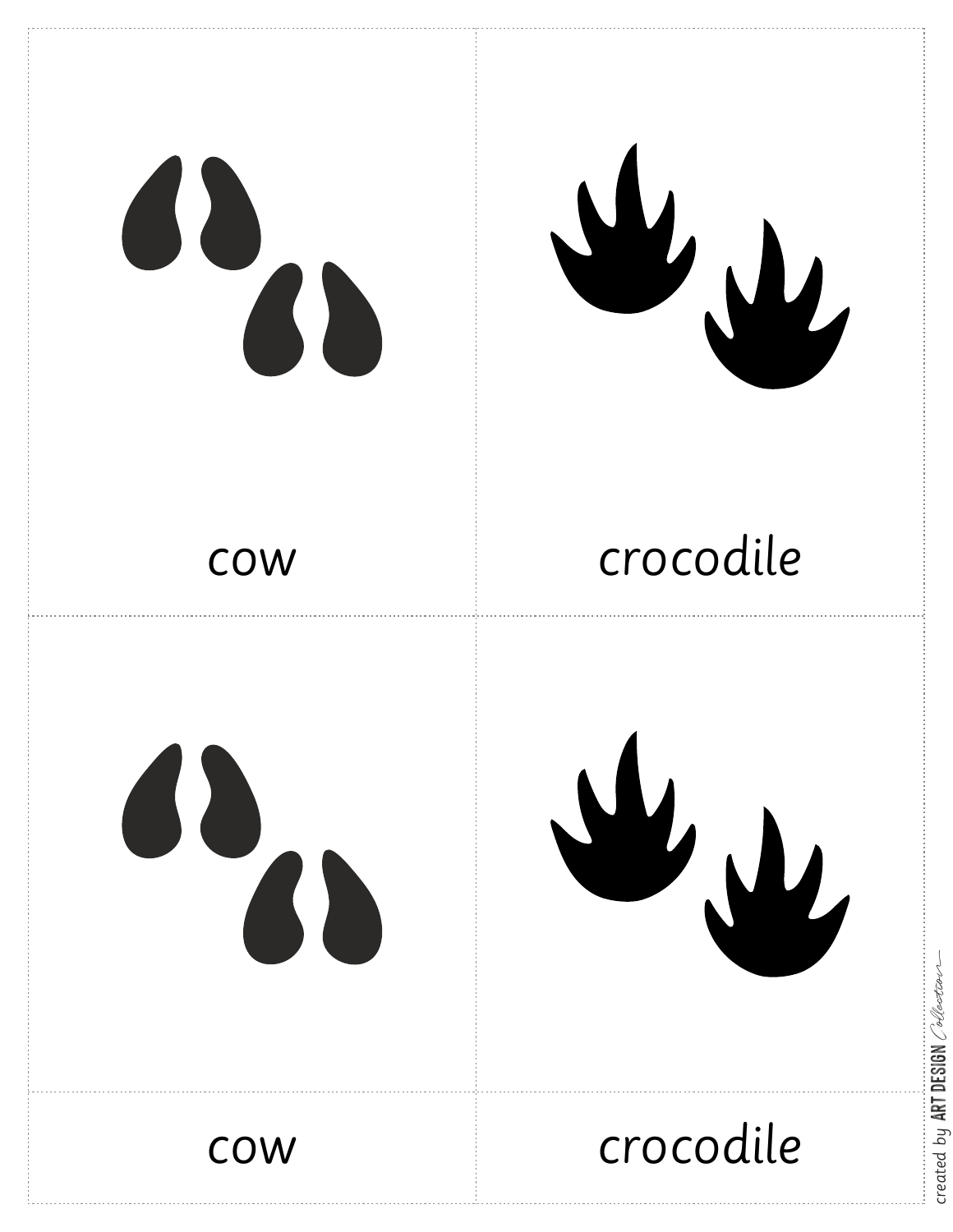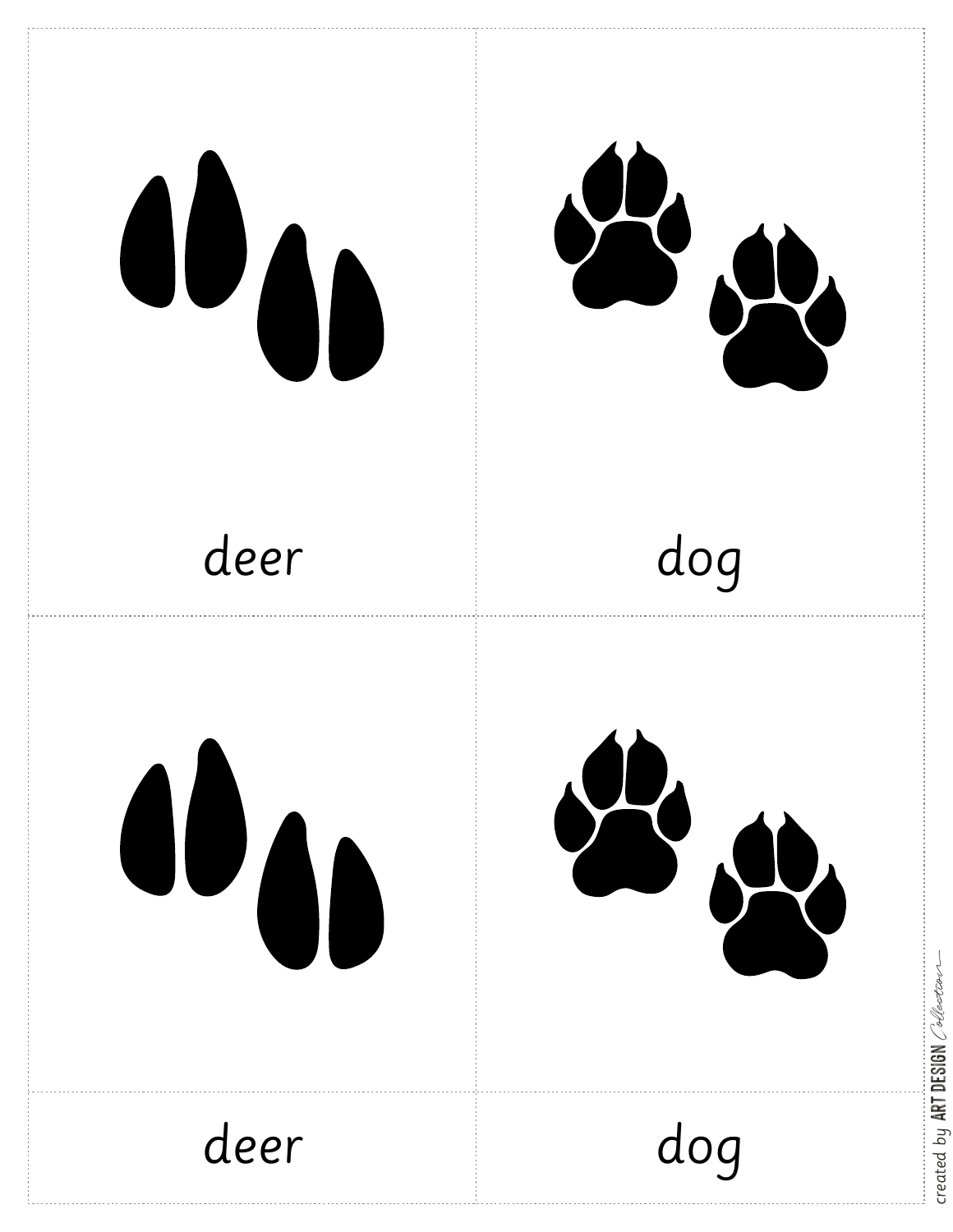





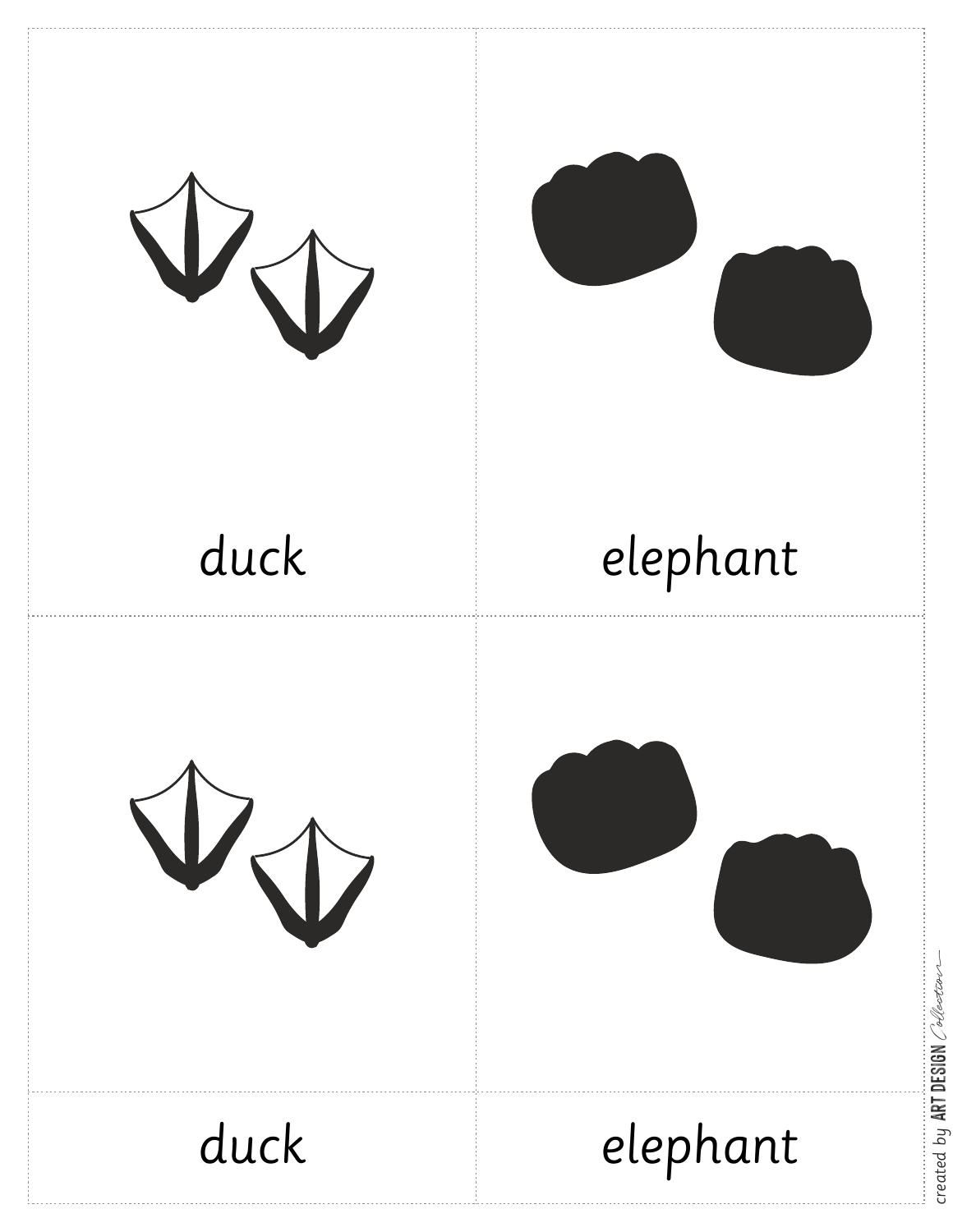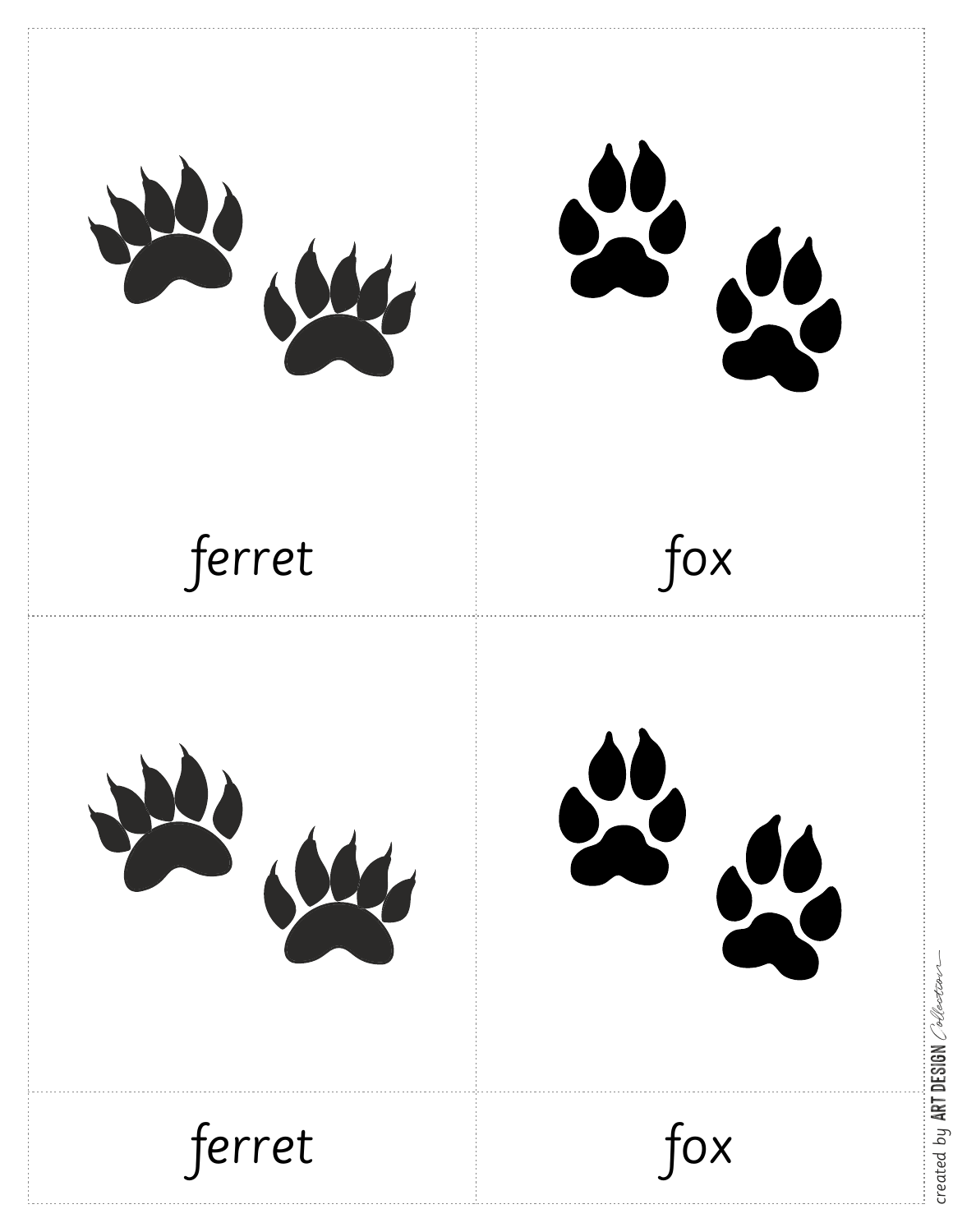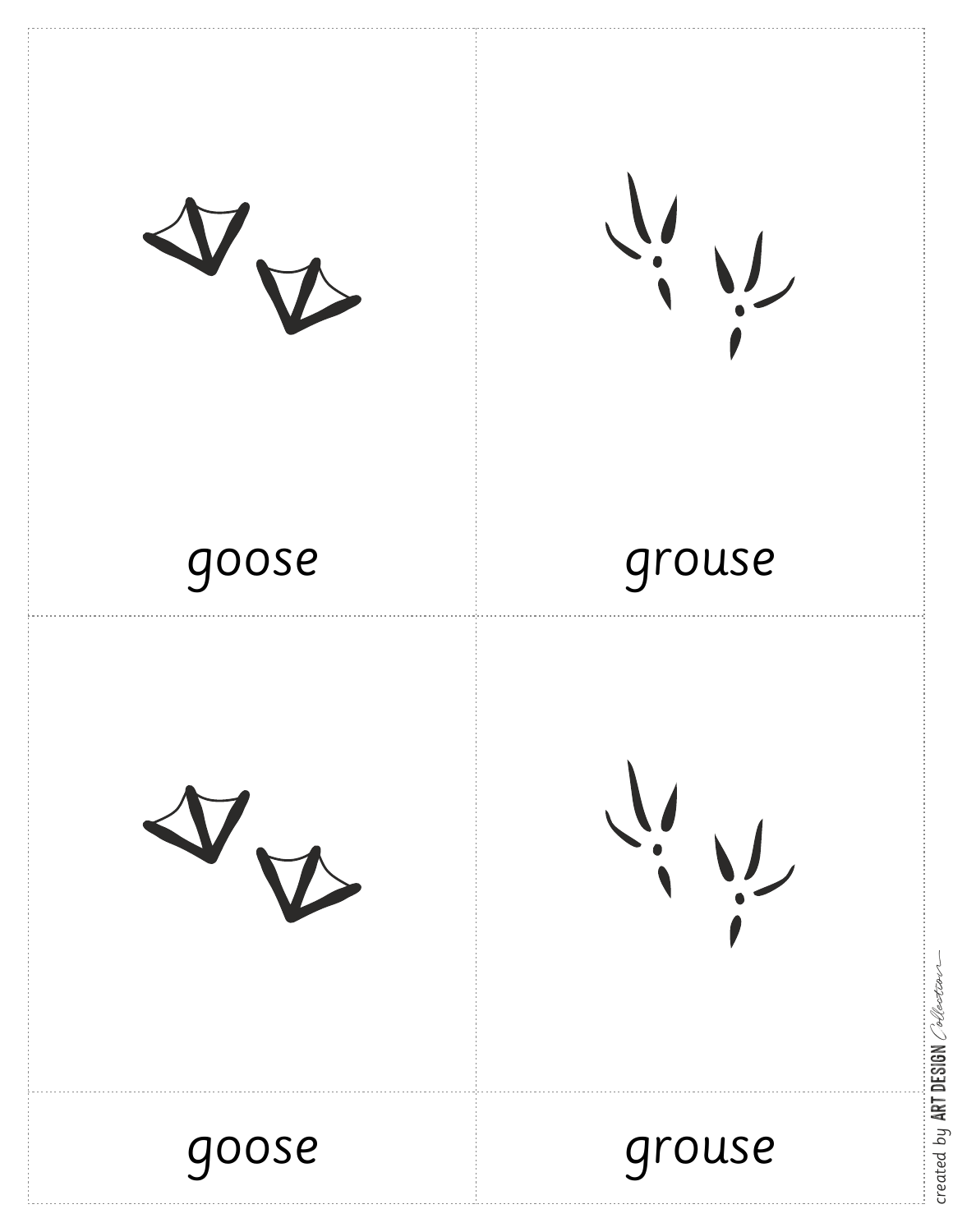





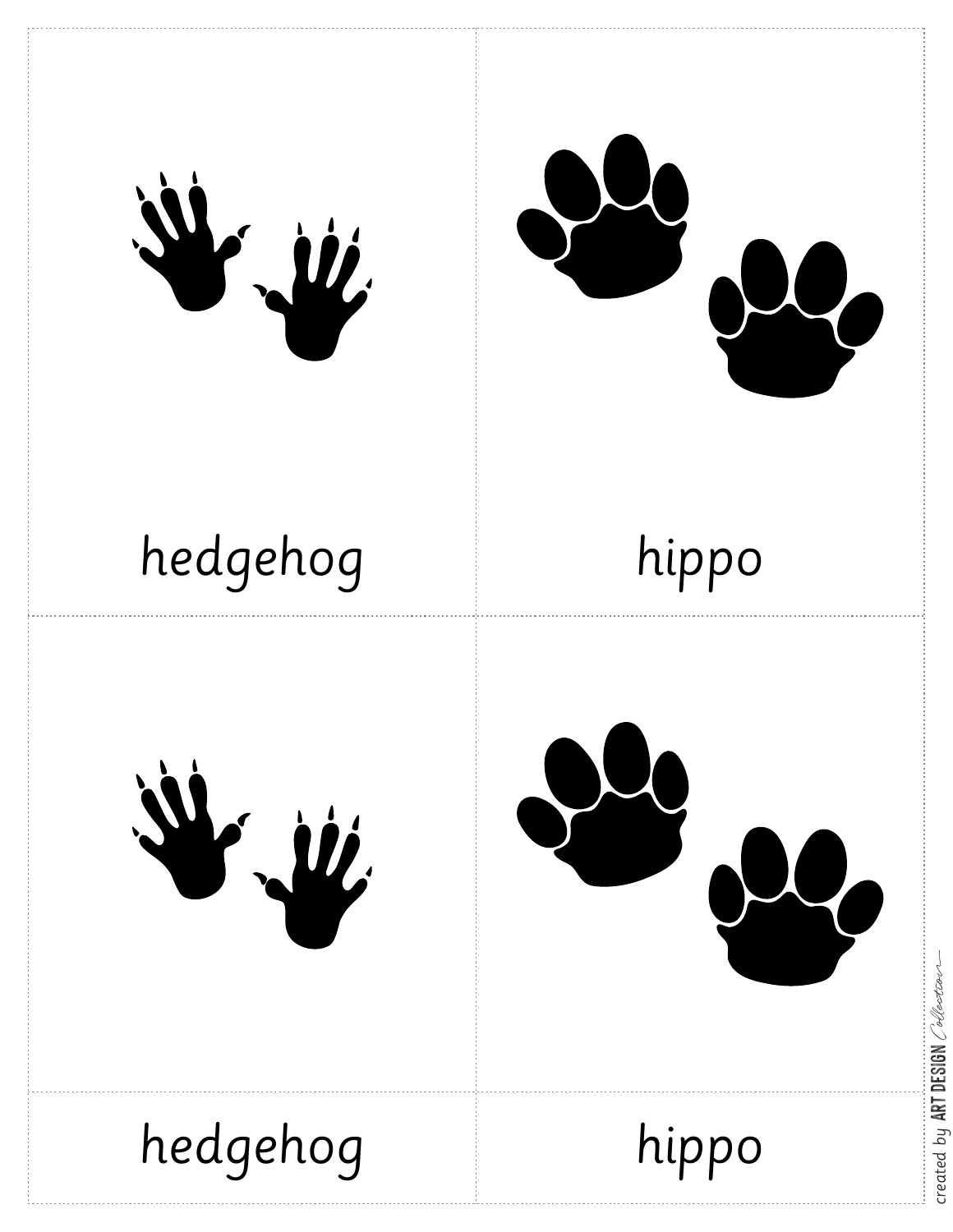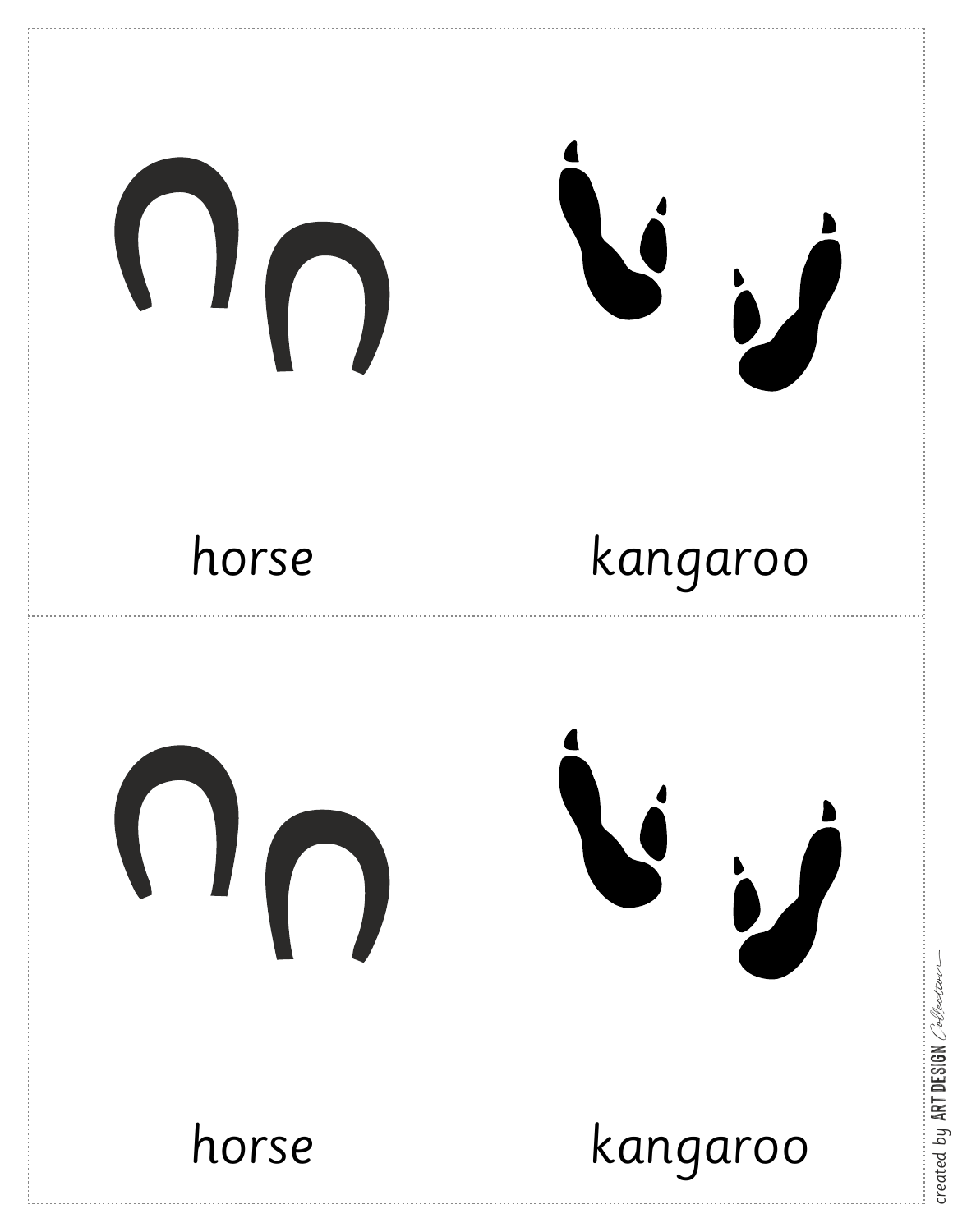







 $0$ ESIGN  $\mathcal{C}$ ollection

Art

created by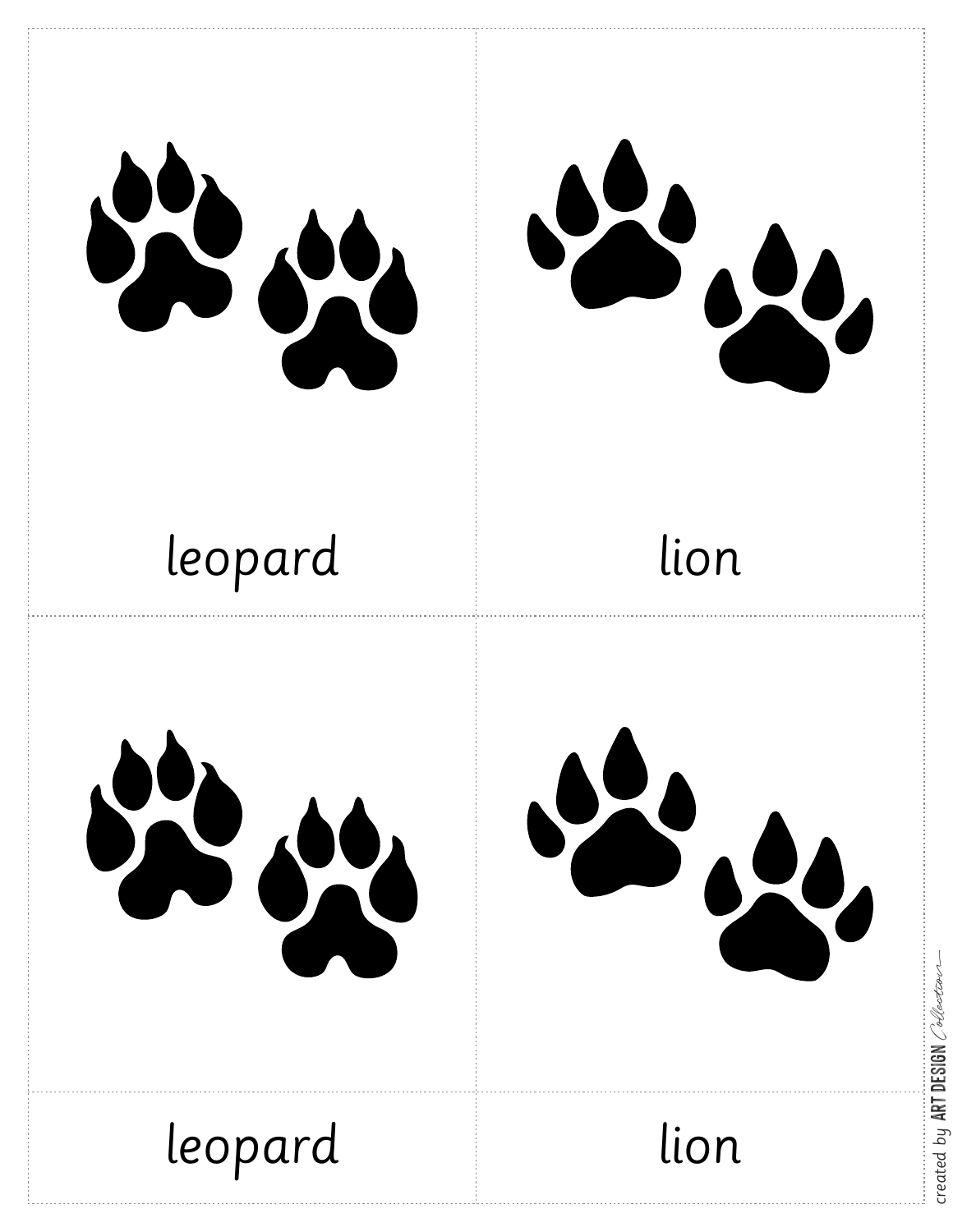

created by <code>ART</code> <code>DESIGN</code>  $\mathcal{C\text{-}l\ell\text{-}tror}$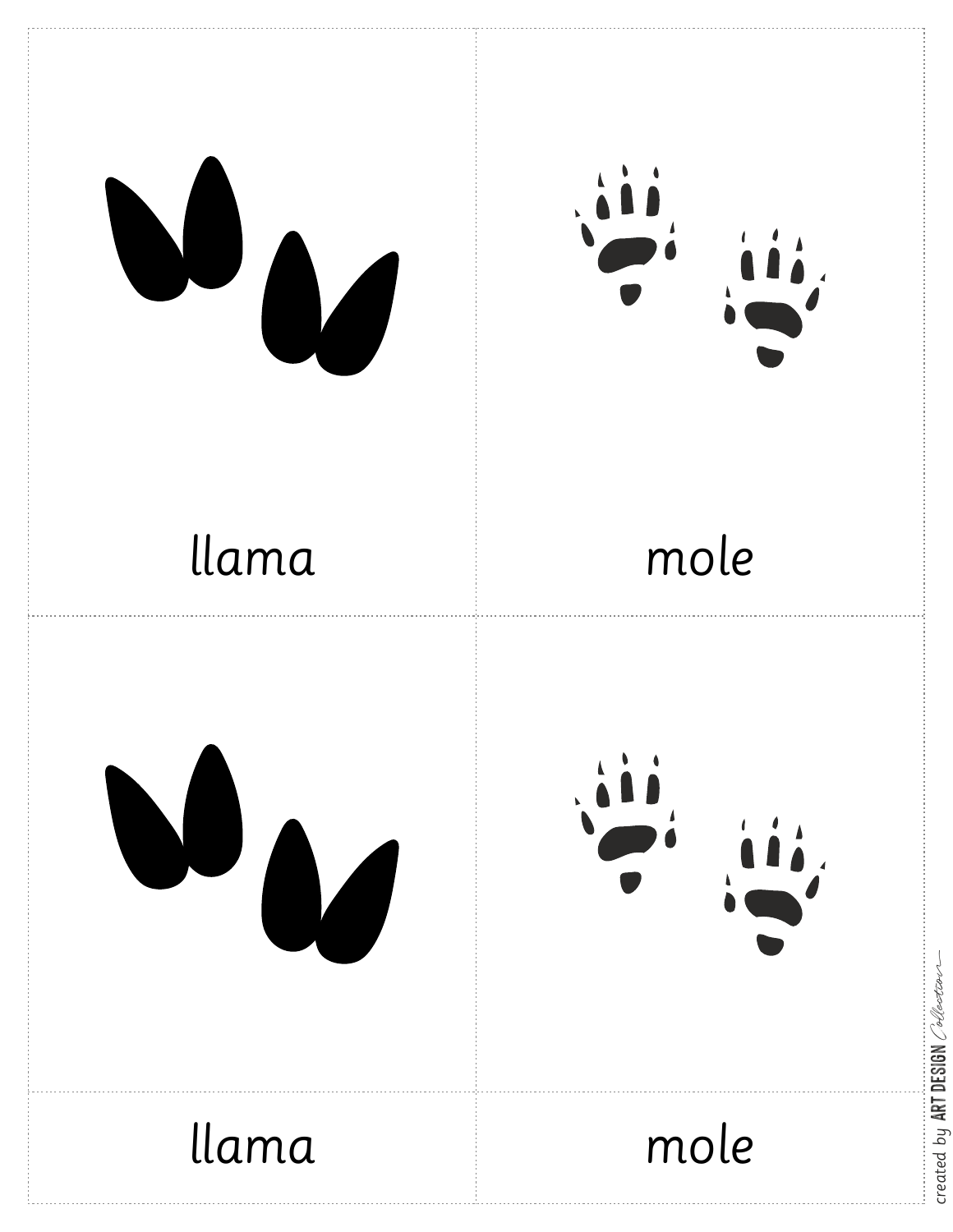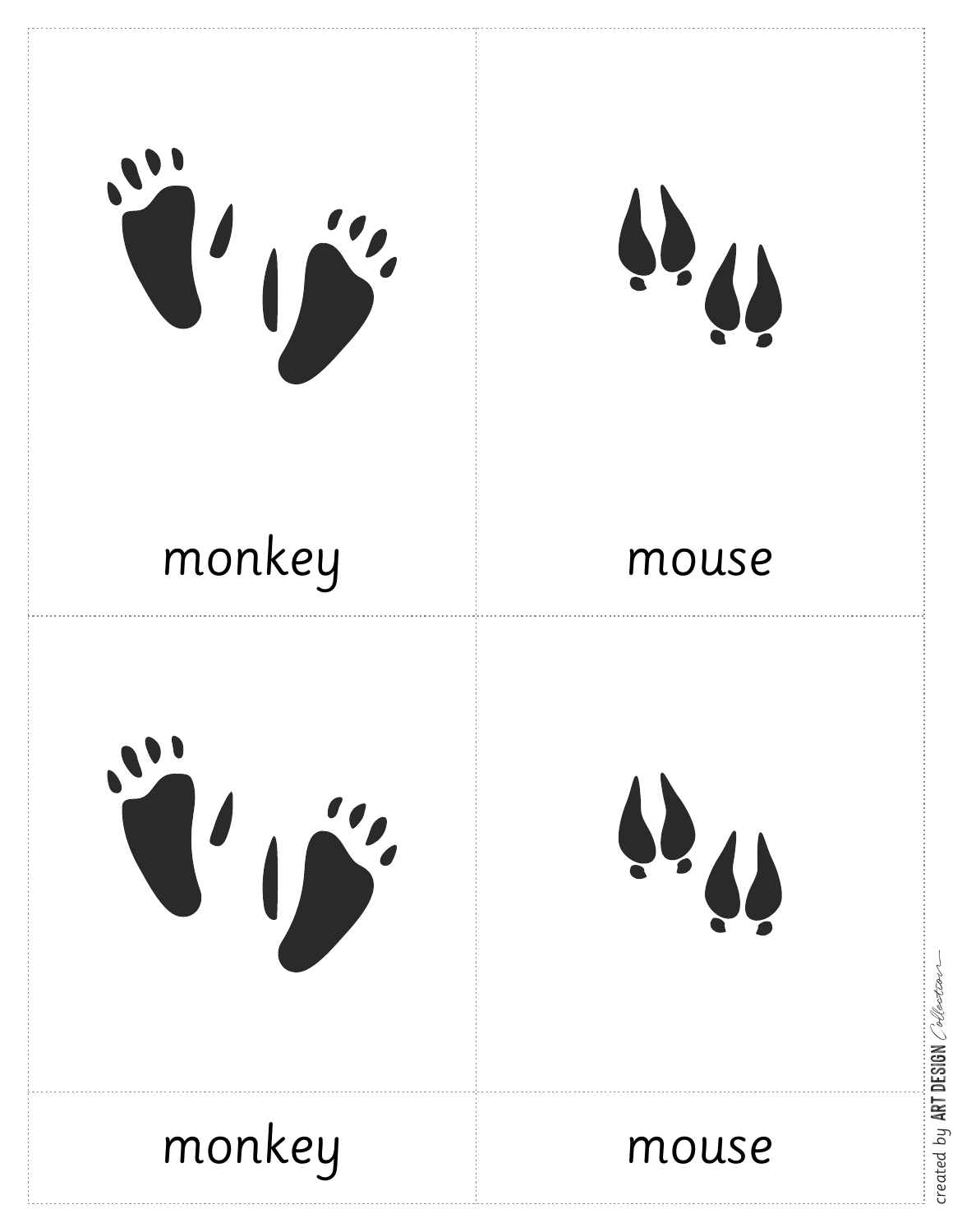



# opossum

# otter





# opossum

otter

created by <code>ART</code> <code>DESIGN</code> Collection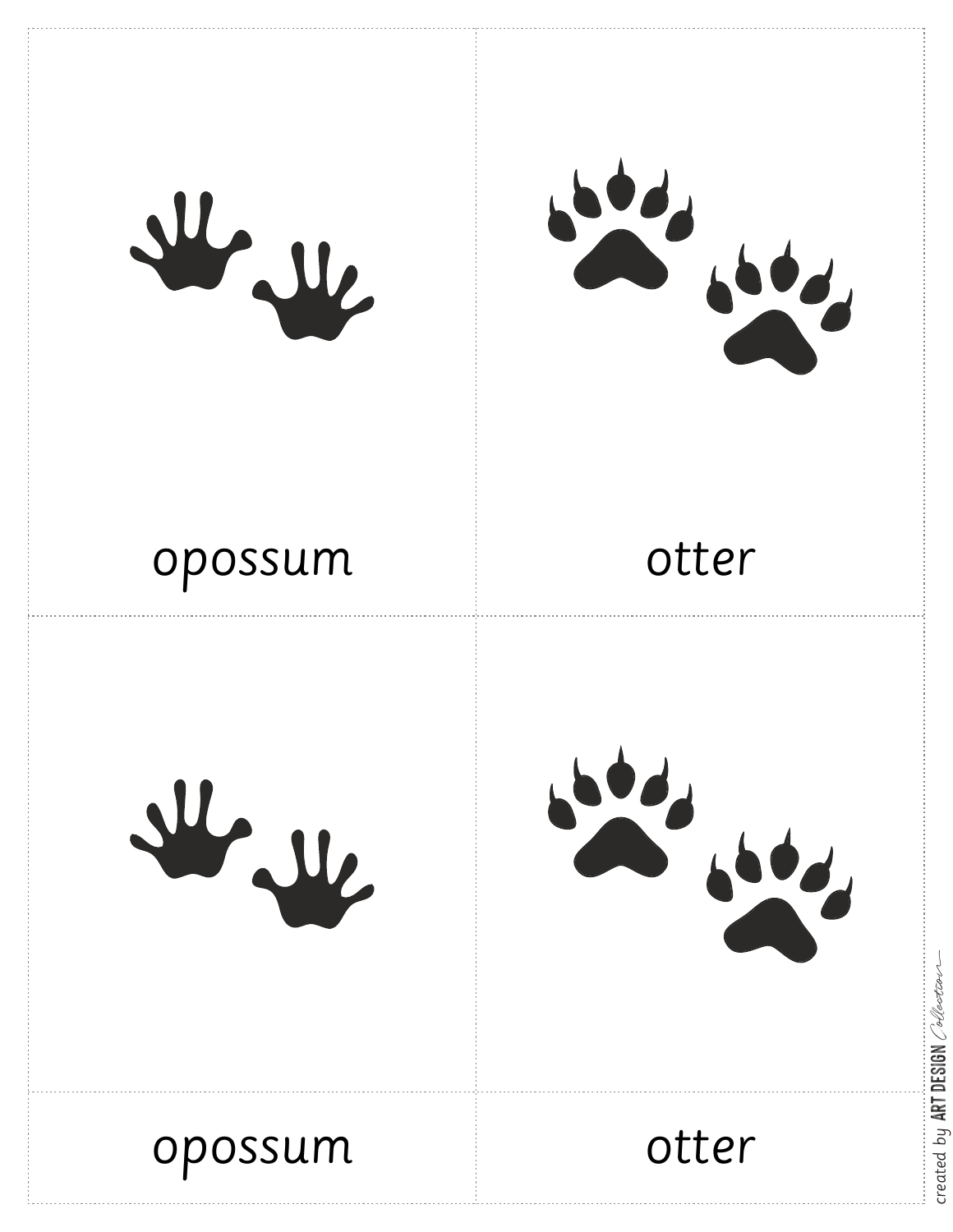

Art created by

 $0$ ESIGN  $\mathcal{C}$ ollection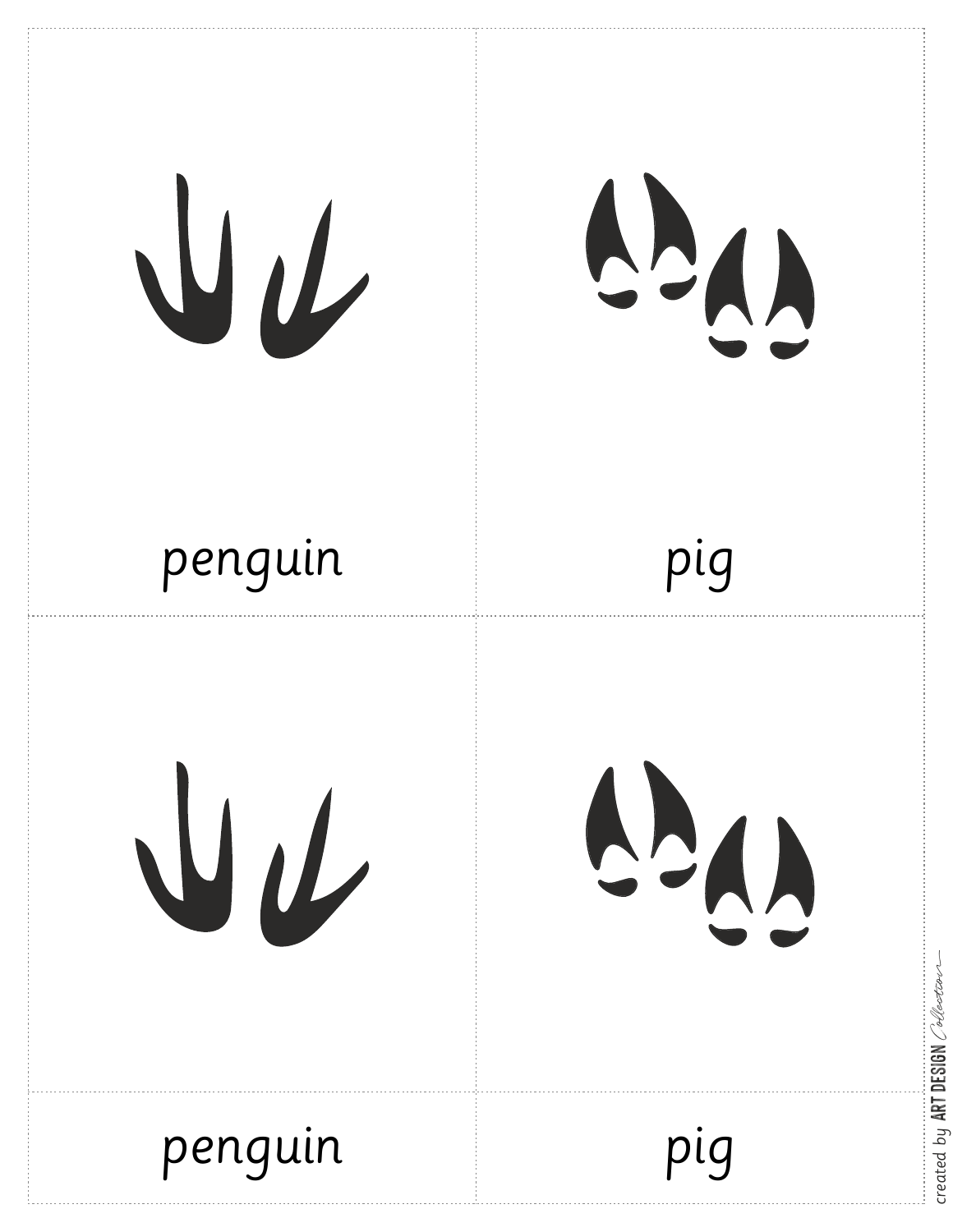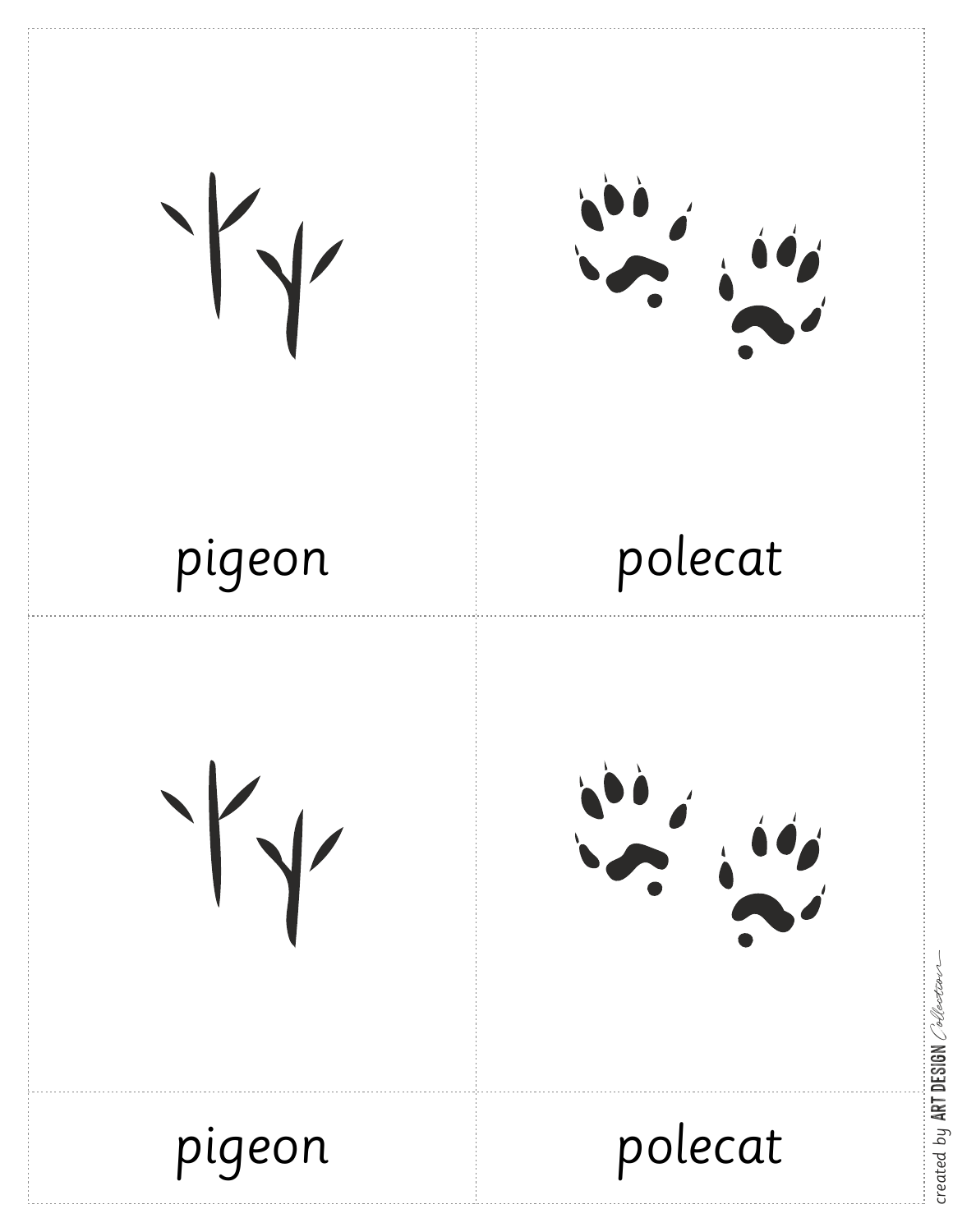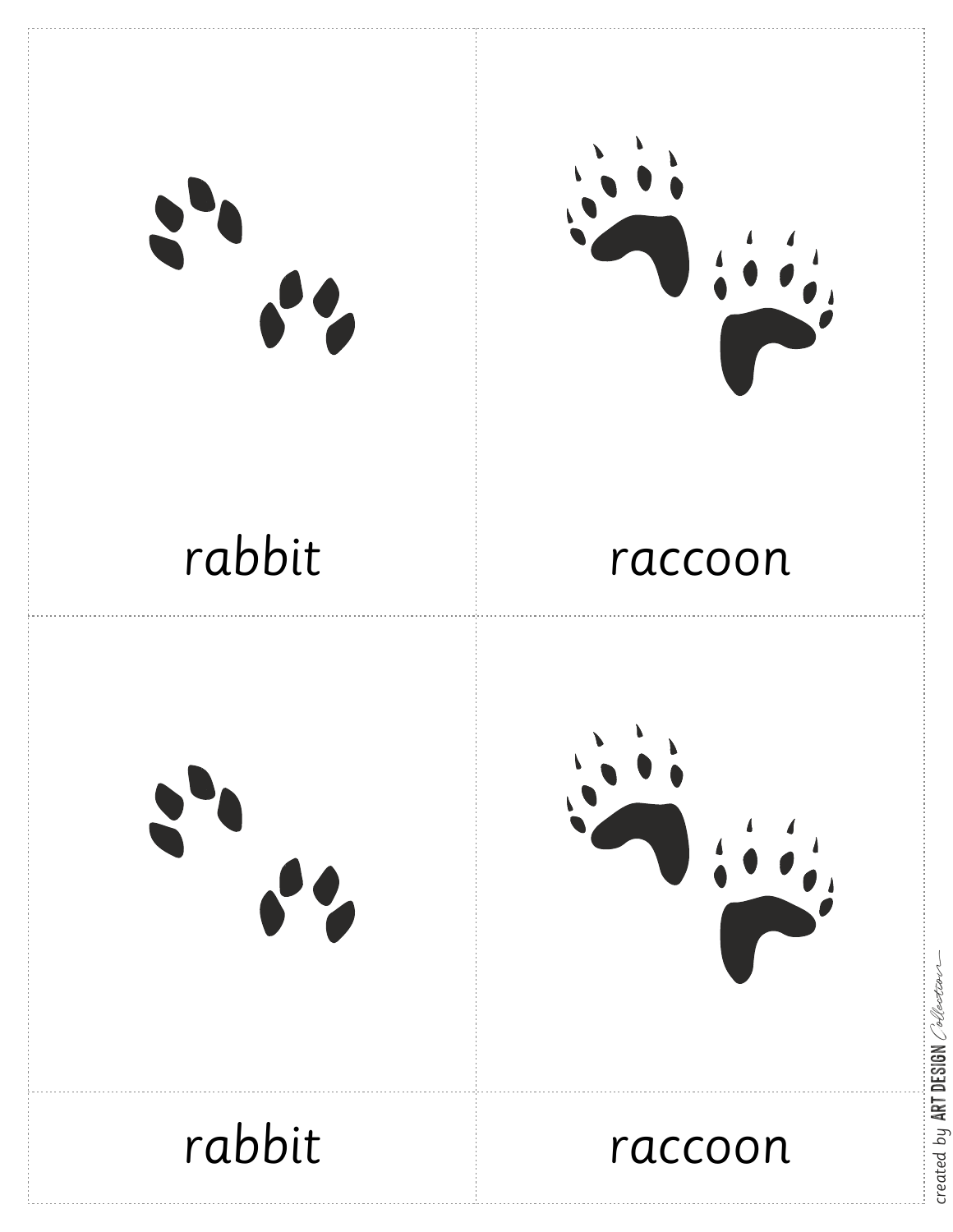# $\Omega_{\rm O}$



# raindeer

# rhino

# $\Omega_{\Omega}$



# raindeer

rhino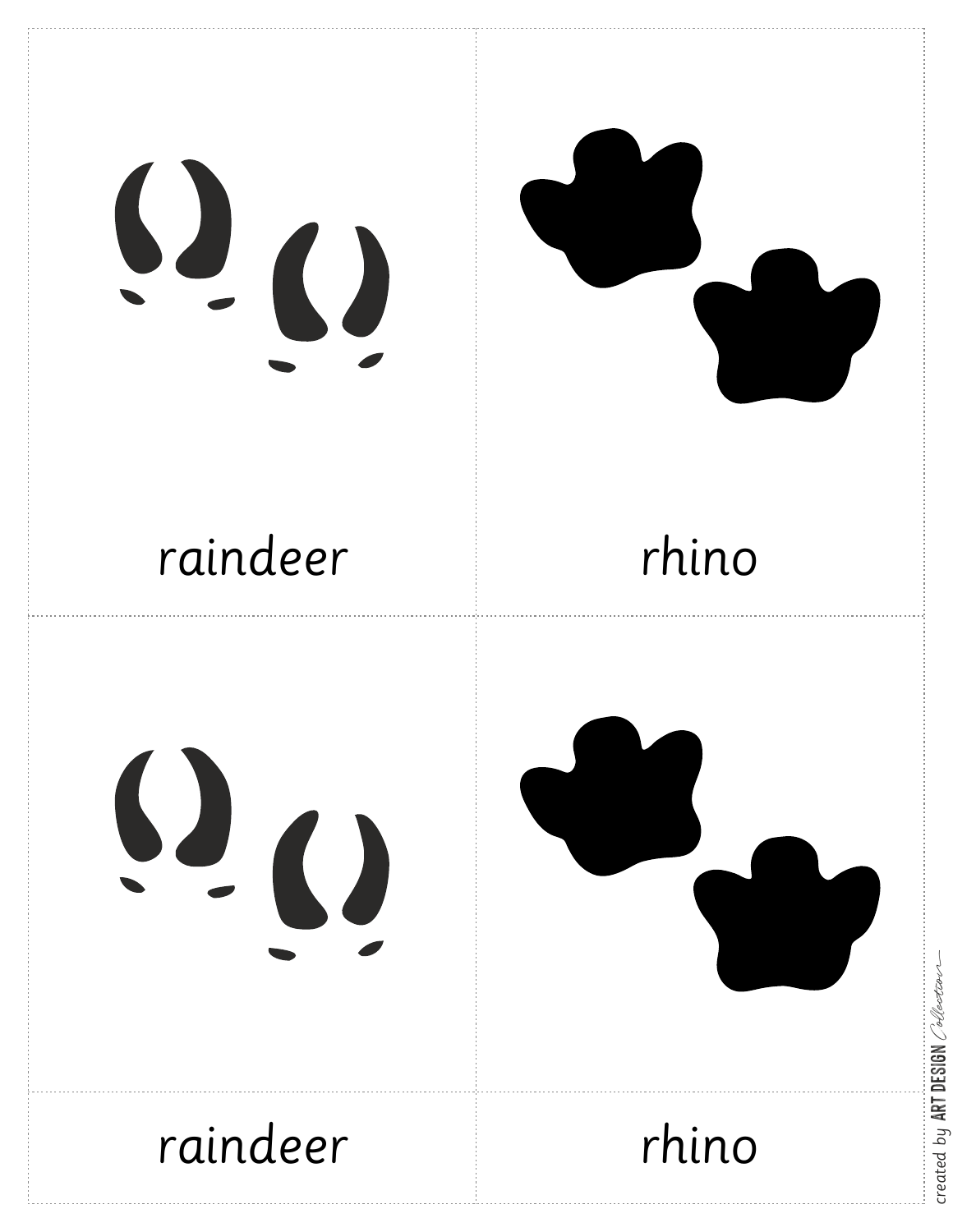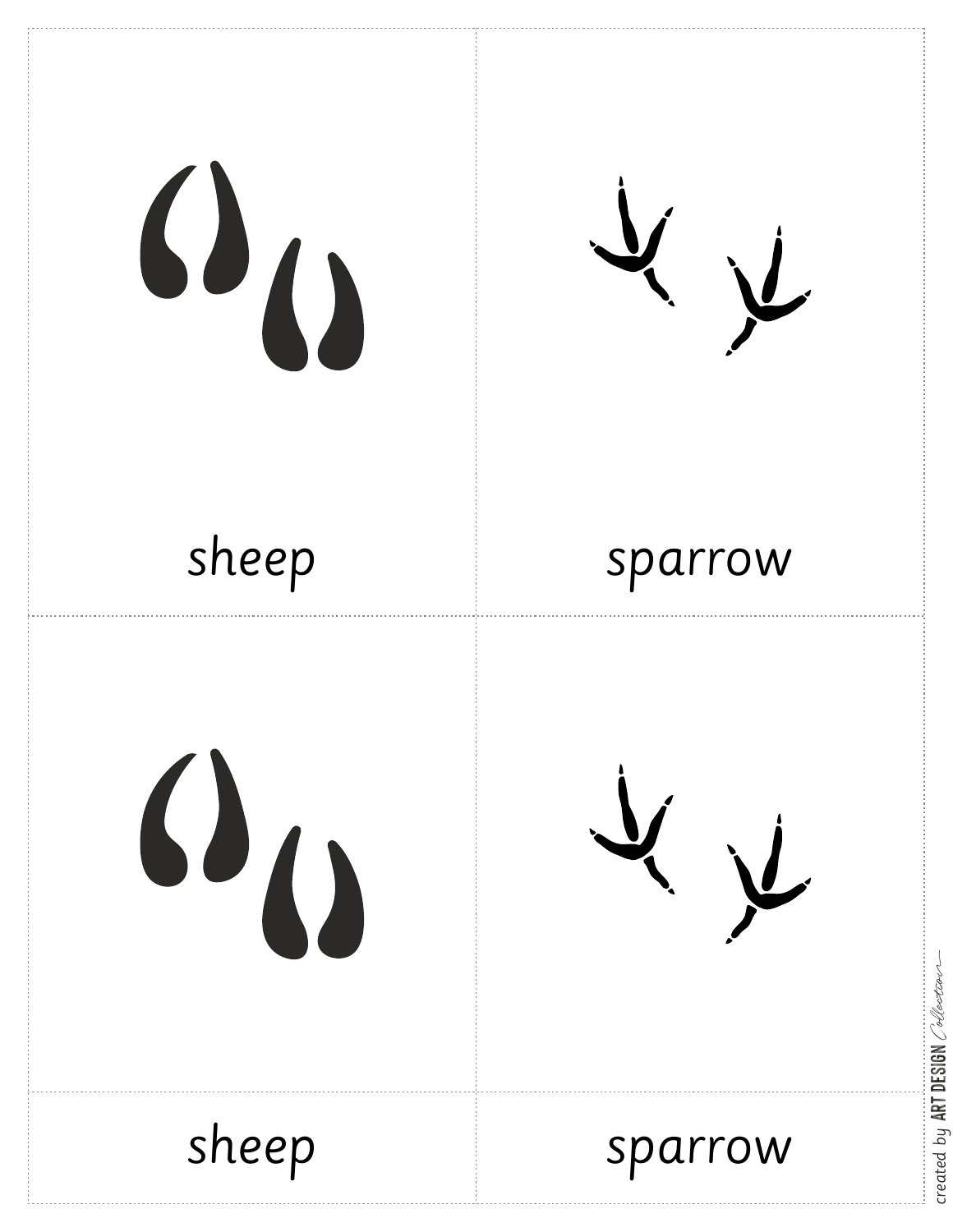





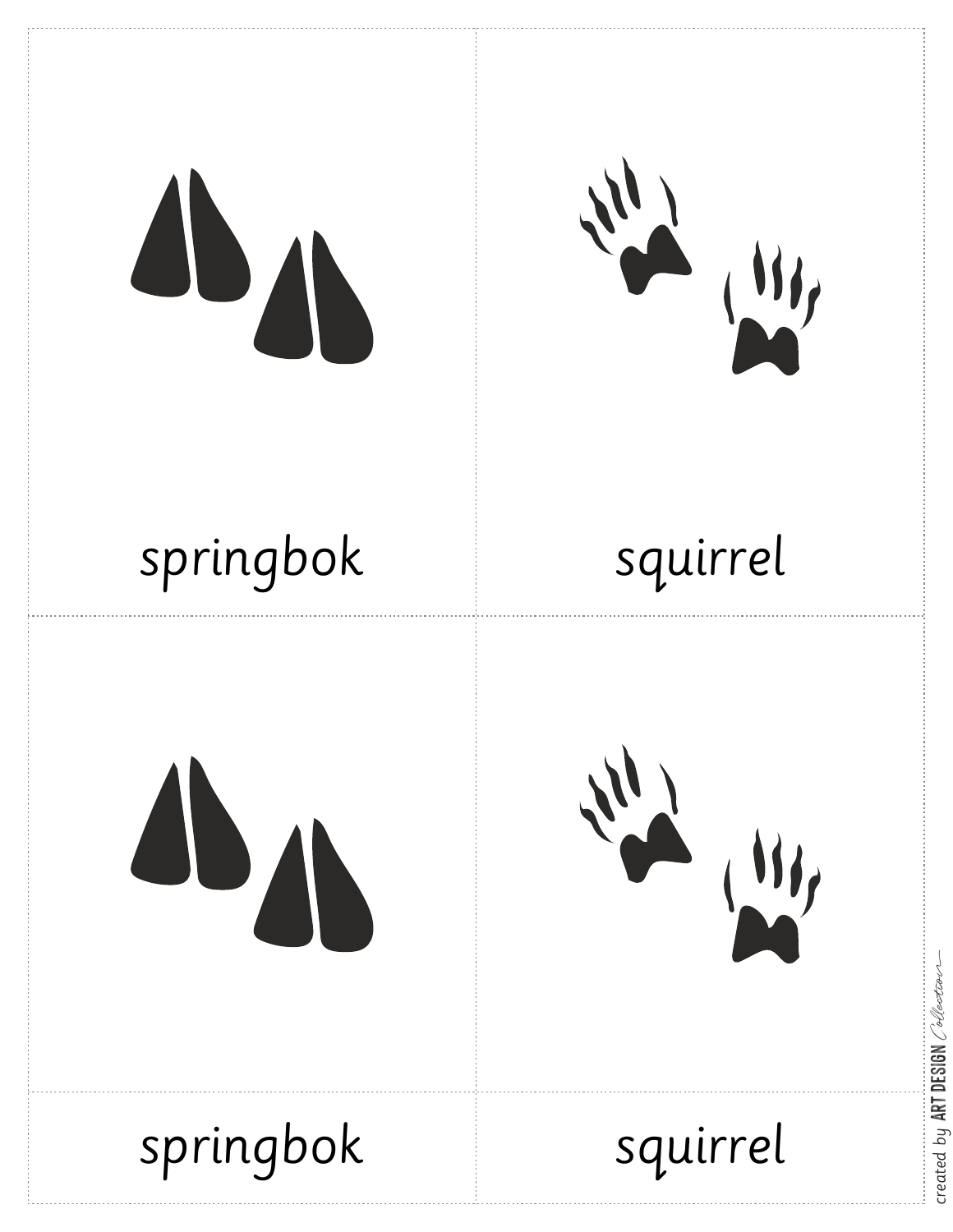